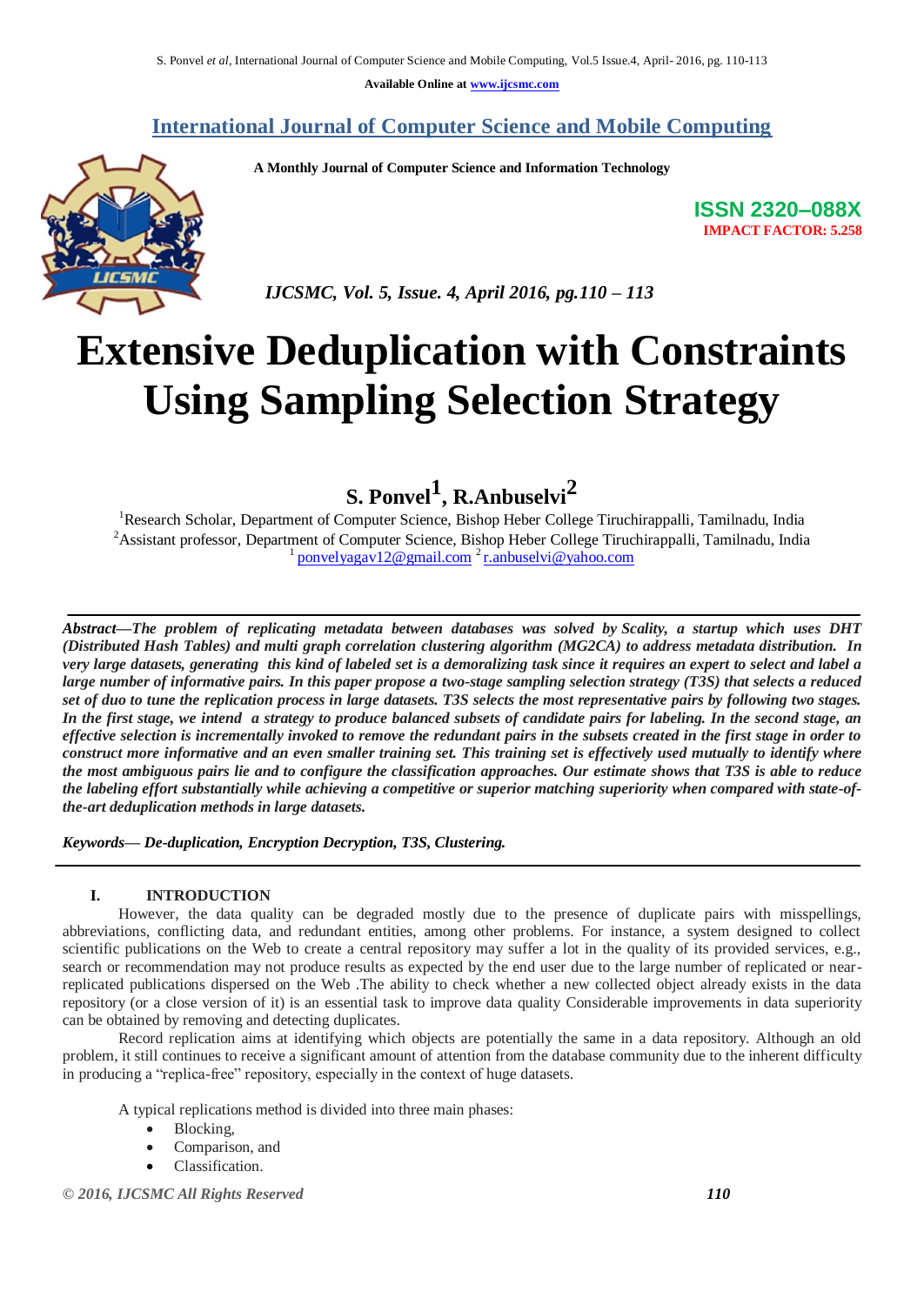S. Ponvel *et al*, International Journal of Computer Science and Mobile Computing, Vol.5 Issue.4, April- 2016, pg. 110-113

The Blocking phase aims at reducing the number of comparisons by grouping together pairs that share common features. A simplistic blocking approach, for example, puts together all the records with the similar foremost letter of the name and surname attributes in the same block, thus avoiding a quadratic generation of duo. The Comparison phase quantifies the degree of similarity between pairs belonging to the same block, by applying some type of similarity function

# **II. REVIEW OF LITERATURE**

The record matching problem is used for identifying all pairs of matching records  $(r; s)$  2 R  $\leq$  S, given two sets of input records, R and S. They represent the real world entity only if two records are matched. Two records match if they represent the same real-world entity. There is a lack of precise characterization in the notion of match. So that human judge would typically use a variety of semantic cues to determine if two records match or not. Our main aim is to learn a record matching package for inputs R and S. To perform record matching over them, a record matching package for R and S is used. i.e., its desired output is the set of all matching pairs  $(r; s)$  2 R  $\;$  S. Since record matching is an informally stated task, but there is a difficult to learn a "perfect" record matching package that produces accurately the desired output which closely approximates the ideal output.

# **MONOTONICITY OF PRECISION**

Informally, expect a pair off of records that is similar to be more likely a match than a pair that is not. There should be a simple surveillance must be exploited while learning record matching packages.

### **EXPLOITING MONOTONICITY OF PRECISION**

The above discussion suggests that, it is easy to remove from consideration points such as  $p2$  So, that it dominates another high precision point. In other terms, it is enough to consider points p that are "minimally precise," meaning any point p0 \_ p does not satisfy the precision constraint.

# **DECLARING ENTITY REFERENCES**

The second step is to use dedupalog which helps to declare a list of entity references; this is accomplished by declaring a set of entity reference relations that contain the user deduped references. For example, if a user wants to deduplicate the papers, publishers and authors contained in the data. To inform the system that the three references want to dedupe, then the three entity reference relations are declared: they are as papers (Paper!), publishers (Publisher!) and authors (Author!). Each row in these relations relates to a single entity reference. The relational view-definition language is used to create the data in the entity reference relations. The Dedupalog framework only needs to know the schema of these relations.

- Data quality can be degraded mostly due to the presence of duplicate pairs with misspellings, abbreviations, conflicting data, and redundant entities, among other problems
- The data de-duplication task has attracted a sizeable amount of consideration from the research community in order to provide effective and efficient solutions.
- The user provides the manually labeled pairs which provides information for the de-duplication process In very huge datasets, it produces the labeled set is a daunting task since it requires an expert to select and label a large number of informative pairs



Figure.1.1. Framework of De-Duplications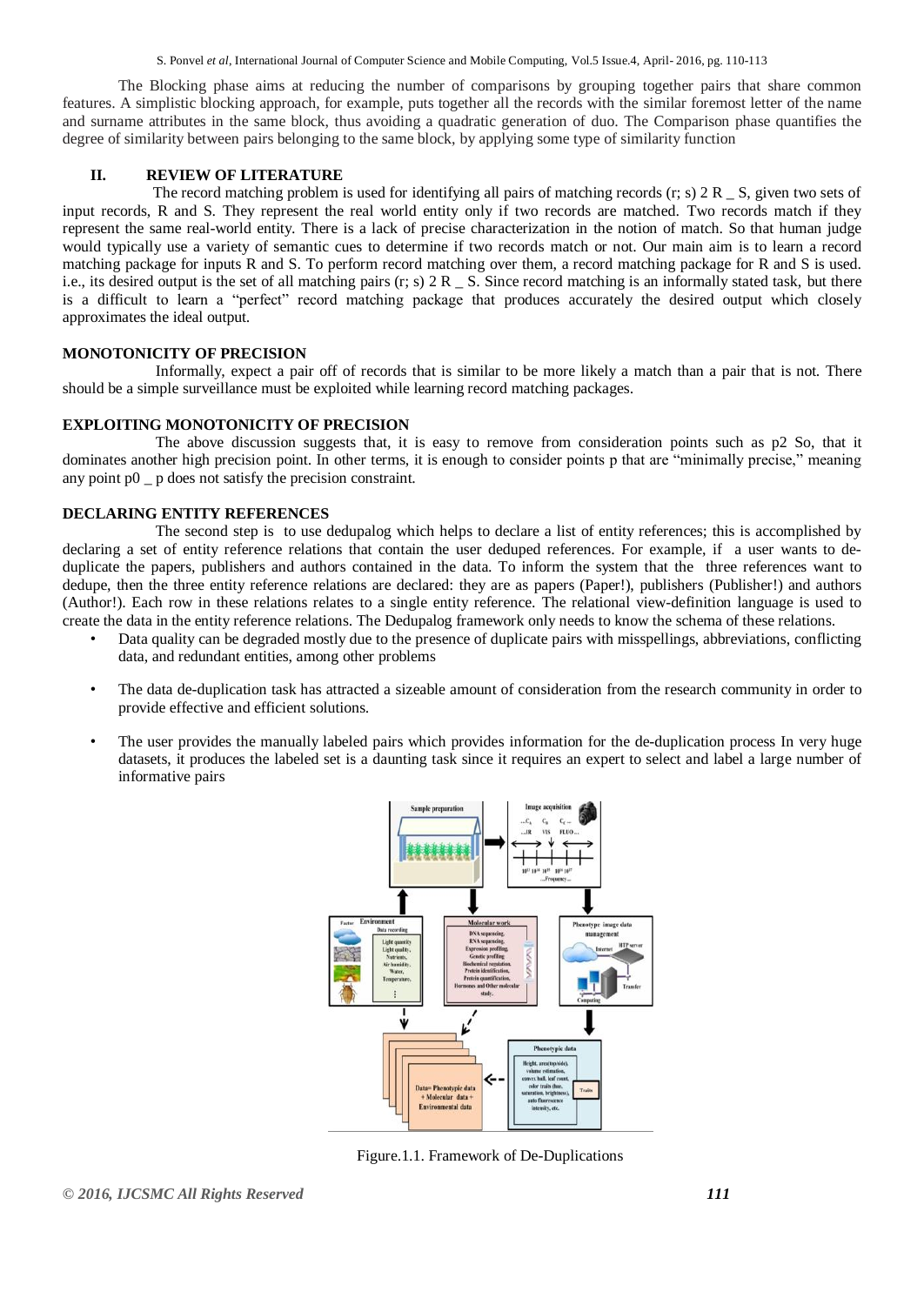S. Ponvel *et al*, International Journal of Computer Science and Mobile Computing, Vol.5 Issue.4, April- 2016, pg. 110-113

#### **III. PROPOSED WORK**

This paper proposes a two-stage sampling selection strategy (T3S) that selects a reduced set of pairs to tune the de-duplication process in large datasets. The most representative pairs are selected by T3S pairs by following two stages. In the first stage, the balanced subsets of candidate pairs are labeled. In the second stage, an active selection is invoked to remove the repeated pairs in the subsets created in the first stage in order to produce an even smaller and more informative training set. In proposed work, some of the procedures are listed as follows:

#### **PREPROCESSING FOR THE USER**

Several processing can be performed in data preprocessing on raw data to prepare it for another processing method. Commonly used as a preface data mining practice, data preprocessing transforms the data into a format that will be more effectively and easily processed for the intention of the user

#### **REGENERATING CODE**

 Regenerating codes plays an important for distributed storage systems for the similar reason, i.e., it might be realistic to regenerate the data in one node for the purpose of communication in the current nodes with minimum communication cost. This serves as the main incentive for looking the stimulate codes. However, instead of stimulate the data in one node that are similar to original data, one may generate different information fragment that is constituted by linear combinations of survival information preserves and fragments the ability to stimulate the inventive data. It provides a huge flexibility, which yields a quite natural tradeoff between communication and storage cost to regenerate information fragment.

#### **THIRD PARTY AUDITOR**

 Data dynamics is for privacy-preserving, public risk auditing and it is also used for paramount importance. The main scheme can be adapted to construct upon the existing work for the purpose of supporting data dynamics, in addition with block level operations of insertion, modification and deletion. The technique is used in our design to achieve privacy-preserving public risk auditing with support of data dynamics.

#### **METADATA KEY GENERATION**

In metadata key generation, consider the file F in which the file has n number of blocks. If verifier V wishes to store the file F, it simply preprocess the file, create metadata and it is appended to the file. Let each of the n data blocks have m bits. So that the client can easily store the file in the cloud.

AES algorithm is used to encrypt the metadata from data blocks to provide a new modified Meta data M<sub>i</sub>. Without loss of generality Show this process. The encryption method is used for protecting the client's data. Using procedures, all the metadata bit blocks are generated and then concatenated together. procedure are to be concatenated together. Meta data should be appended to the file before storing it at the cloud server. The file F along with the appended Meta data with the cloud.

#### **REMOTE DATA CHECKING**

 Individual data blocks generate Homomorphic authenticators which is considered as an un forgeable verification metadata which can be aggregated in a secure manner in such a way to assure an auditor that a linear arrangement of data blocks is appropriately compute the aggregated authenticator. To achieve privacy-preserving, public auditing, it is necessary to integrate the homomorphic authenticator with random mask technique is used. The linear combination of sampled blocks is generated by the pseudo random function present in the server's response which is masked with randomness.

#### **IV. CONCLUSION**

 In the proposed T3S, a two-stage sampling strategy aimed at reducing the user labeling effort in large scale deduplication tasks. In the first stage, T3S selects small random subsamples of candidate pairs in different fractions of datasets. In the second, subsamples are increasely analyzed to remove redundancy. We evaluated T3S with synthetic, empirically and real datasets showed that, in evaluation with four baselines, T3S is able to considerably reduce user effort while keeping the same or a better effectiveness. For future work, we intend to investigate genetic programming to combine functions investigate and similarity whether is possible to provide theoretical boundaries on how close our MTP and MFP boundary estimates are to the ideal values.

#### **REFERENCES**

[1] A. Arasu, M. Gotz, and R. Kaushik, "On active learning of record matching packages," in Proc. ACM SIGMOD Int. Conf. Manage. Data, 2010, pp. 783–794.

[2] A. Arasu, C. Re, and D. Suciu, "Large-scale deduplication with constraints using dedupalog," in Proc. IEEE Int. Conf. Data Eng., 2009, pp. 952–963.

[3] R. J. Bayardo, Y. Ma, and R. Srikant, "Scaling up all pairs similarity search," in Proc. 16th Int. Conf. World Wide Web, 2007, pp. 131–140.

*© 2016, IJCSMC All Rights Reserved 112* [4] K. Bellare, S. Iyengar, A. G. Parameswaran, and V. Rastogi, "Active sampling for entity matching," in Proc. 18th ACM SIGKDD Int. Conf. Knowl. Discovery Data Mining, 2012, pp. 1131–1139.